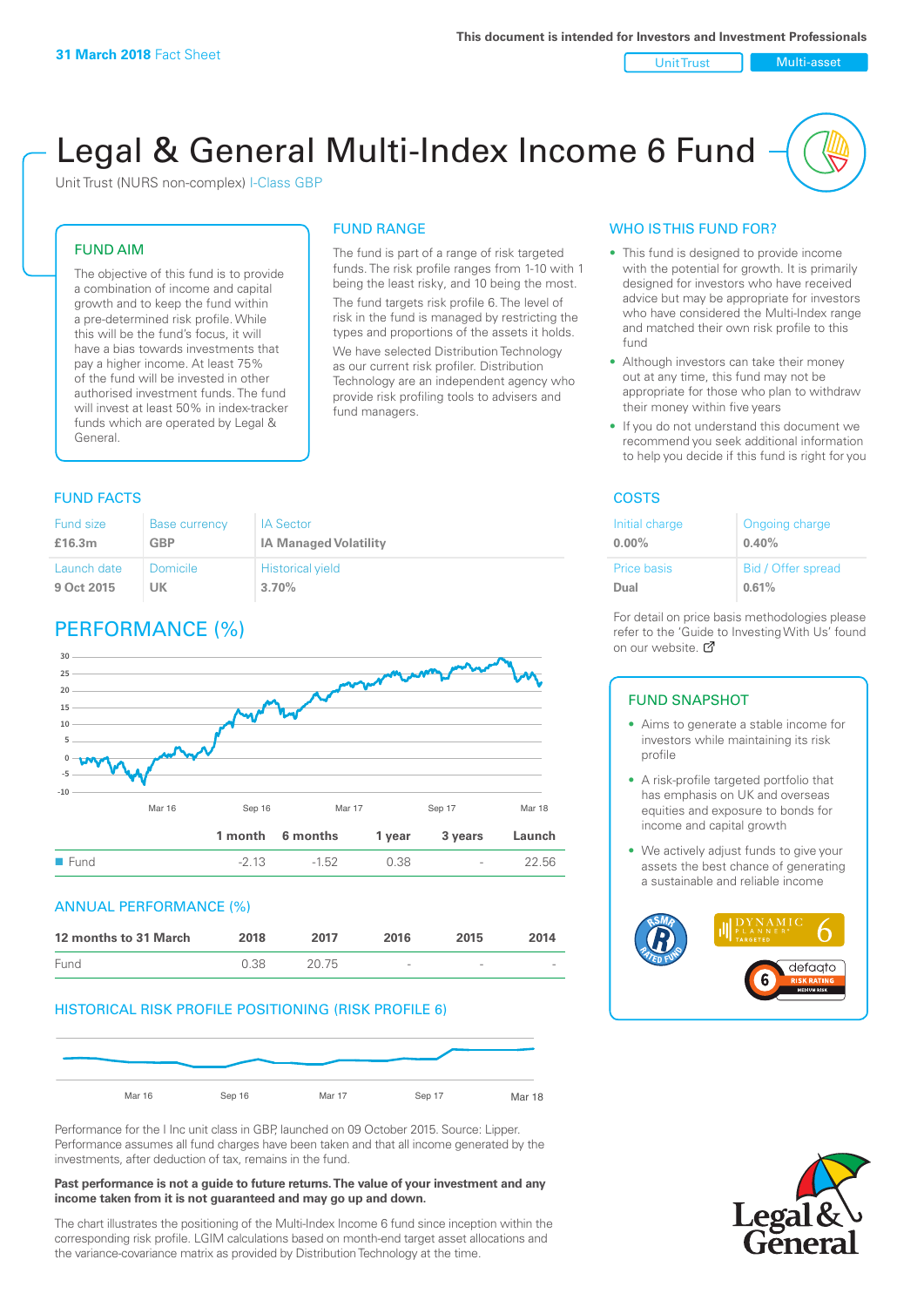# Legal & General Multi-Index Income 6 Fund

Unit Trust (NURS non-complex) I-Class GBP

## PORTFOLIO BREAKDOWN

All data source LGIM unless otherwise stated. Totals may not sum due to rounding.





#### FUND MANAGERS

The fund managers have responsibility for managing the multi-index fund range. They are part of the Multi-Asset Funds (MAF) team in LGIM. This team focuses on designing and managing multi-asset funds that are tailored to match the specific objectives of various client types. The team sits within a wider Asset Allocation team which combines both depth of experience with a broad range of expertise from different fields, including fund management, investment consulting and risk management roles.

# TOP 10 HOLDINGS (%)

| <b>L&amp;G UK Index Trust</b>                                    | 9.7 |
|------------------------------------------------------------------|-----|
| L&G Emerging Markets Government Bond (Local Currency) Index Fund | 8.2 |
| L&G Emerging Markets Government Bond (US\$) Index Fund           | 7.5 |
| iShares UK Dividend UCITS ETF                                    | 7.2 |
| L&G US Index Trust                                               | 6.8 |
| L&G High Income Trust                                            | 6.4 |
| <b>L&amp;G Pacific Index Trust</b>                               | 6.3 |
| L&G European Index Trust                                         | 5.8 |
| <b>LGIM Global Corporate Bond Fund</b>                           | 5.2 |
| <b>LGIM Sterling Liquidity Fund Class 1</b>                      | 4.8 |